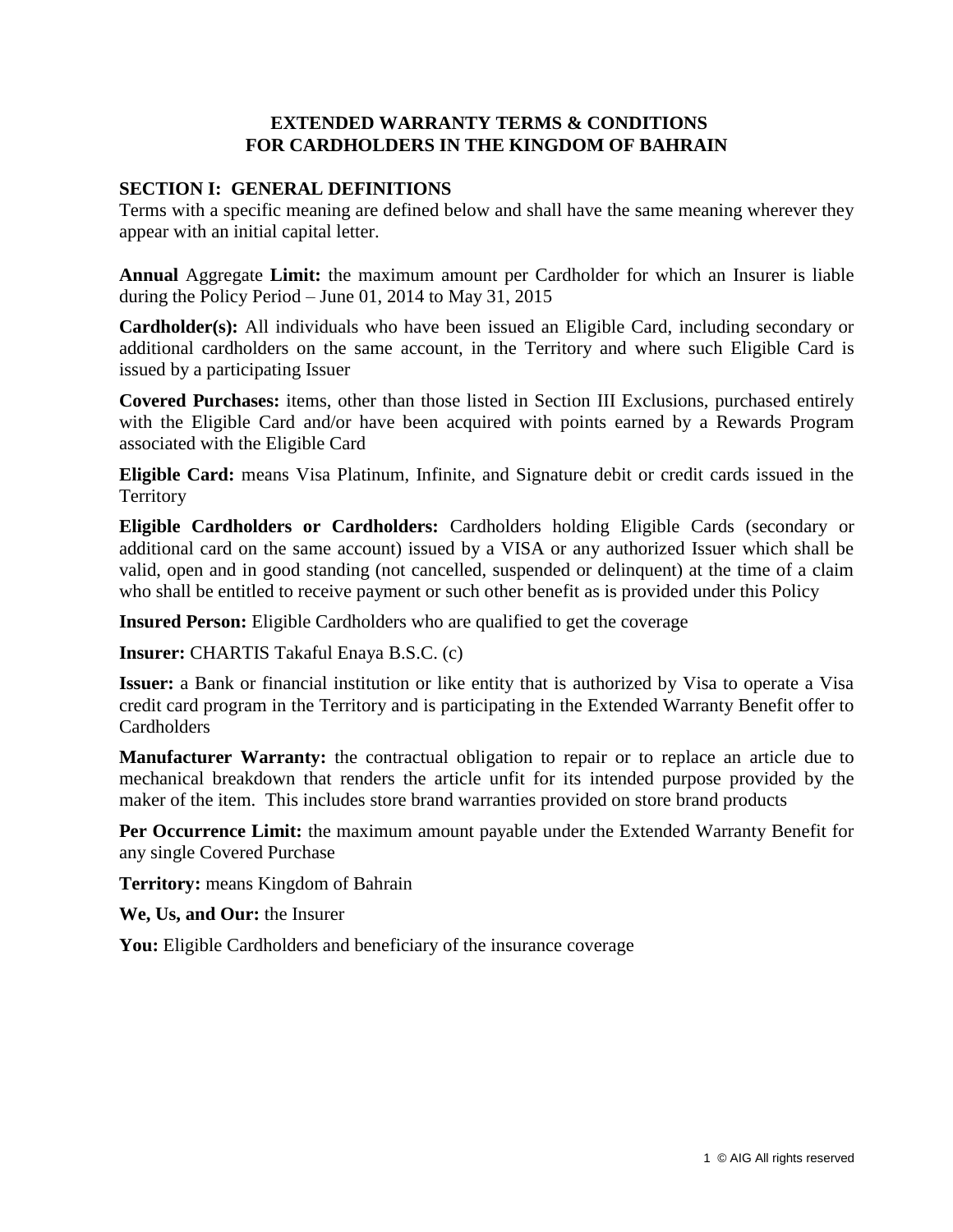# **SECTION II: COVERAGE**

Upon the expiration of the Manufacturer's Warranty, the Extended Warranty Benefit duplicates the terms of the original Manufacturer's Warranty up to one (1) full year for Covered Purchases that cease to operate satisfactorily and require repairs during the Policy Period. Benefits are provided to pay for the repair or replacement of a Covered Purchase, up to the amount charged for the item or card type's Per Occurrence Limit (local currency equivalent), whichever is less, subject to (local currency equivalent) the Annual Aggregate Limit.

- Covered Purchases given as gifts are covered.
- Covered Purchases include internet purchases.
- Covered Purchases do not have to be registered.

| <b>Card Type</b> | <b>Single Item</b> | Limit per 365 days |
|------------------|--------------------|--------------------|
| Platinum         | \$2,500            | \$5,000            |
| Infinite         | \$5,000            | \$7,500            |
| Signature        | \$3,500            | \$6,000            |

#### **SECTION III: EXCLUSIONS**

This Extended Warranty Coverage will not apply to:

- 1) boats;
- 2) motorized vehicles including airplanes, automobiles and motorcycles, and any equipment, parts or accessories;
- 3) land or buildings;
- 4) consumables and perishables
- 5) any customized, unique, or rare items
- 6) used, rebuilt, refurbished and re-manufactured items at the time of purchase;
- 7) items purchased for resale, professional, or commercial use;
- 8) items which carry a "satisfaction guaranteed" promise that provides product replacement or benefits for anything other than defects in materials and workmanship of the item;
- 9) items which carry a Manufacturer's Warranty of longer than three years;
- 10) services, maintenance, repair, installation or assembly costs;
- 11) any shipping or promised time frames of delivery, whether or not stated or covered by the Manufacturer's Warranty; and
- 12) any costs relating to damage to Covered Products caused by accident, neglect, abuse, willful damage, vermin and insect infestation, misuse, theft, sand, fire, earthquake, storm and tempest, lightning, explosion, aircraft impact, water damage, corrosion, battery leakage or Acts of God.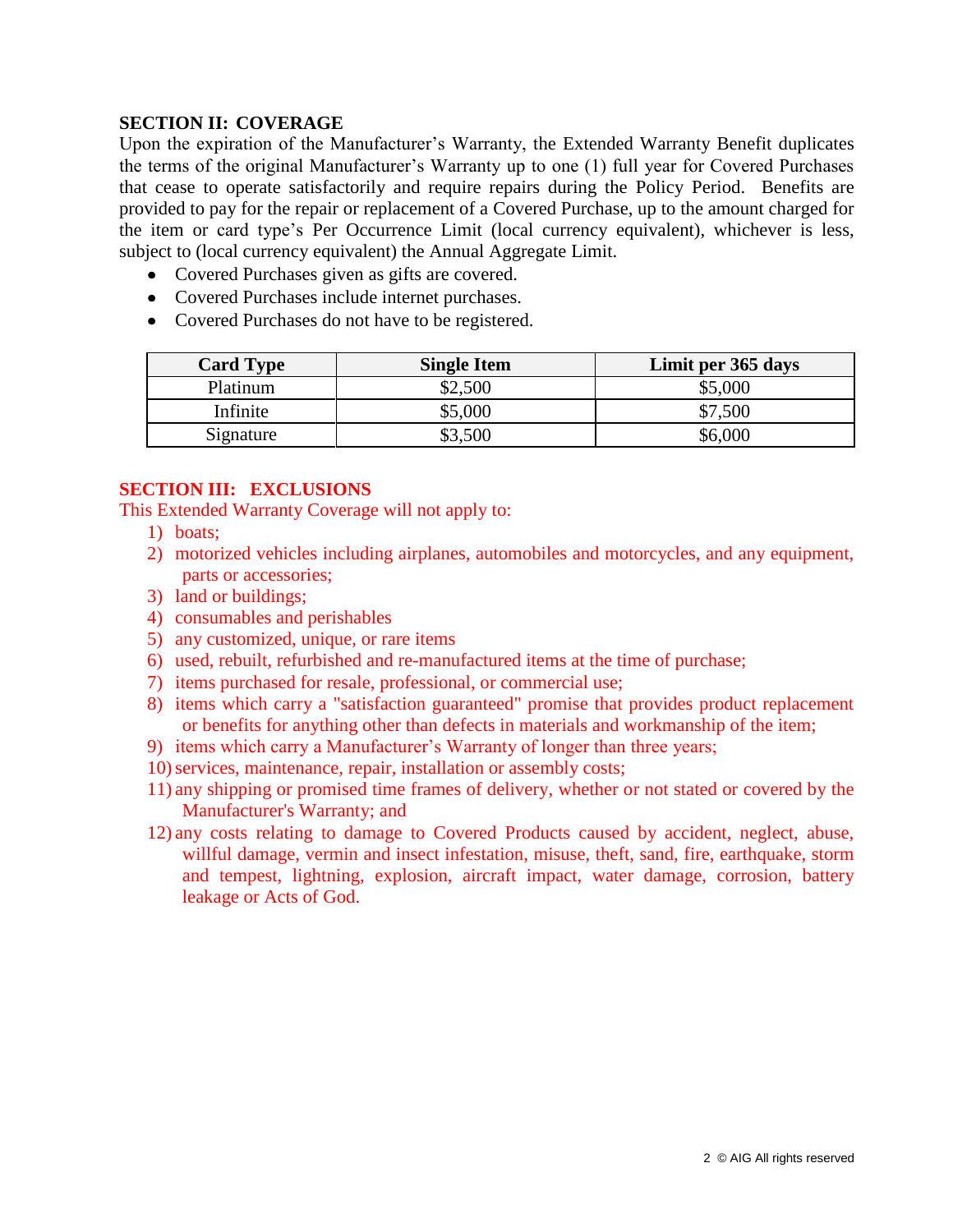### **SECTION IV: CONDITIONS**

- 1) Covered Purchases must have a minimum Manufacturer's Warranty of twelve (12) months; and cannot have greater than a maximum combined Manufacturer's Warranty and additional optional warranty period of three (3) years.
- 2) Covered Purchases must have a valid Manufacturer's Warranty in the country of use, stating the extent of cover, the period of cover, what the manufacturer will do to correct the problem and whom to contact for service.
- 3) Covered Purchases may be repaired or replaced or the Cardholders may receive reimbursement of the original purchase price less any rebates, discounts or rewards points.

# **SECTION V: UNIFORM PROVISIONS**

- 1) **Valid Account:** The Eligible Card must remain open, valid and in good standing for payments to be made.
- 2) **Notice of Service Request:** Written request for service must be given as soon as reasonably possible. Written request for service shall be given within thirty (30) days after the occurrence of any loss. Notice shall be sent to:

# **CHARTIS Takaful Enaya B.S.C. (c)**

Claims Department P.O. Box 20107, Suite 402, Al Moayyed Tower, Seef District, Manama, Bahrain Tel: +973 17 565 999 Fax: +973 17 580 688

- 3) **Proof of Loss:** The Cardholder must provide:
	- a. a signed service request form, if provided
	- b. copy of purchase receipt showing payment of the item was made entirely with the Eligible Card;
	- c. legible copies of all warranty information including, but not limited to: the manufacturer's original warranty; the store warranty; or any other applicable extended warranty;
	- d. Cardholder's statement of account showing the account is open and in good standing at the time of filing the service request.

# *\*Cardholders may be required to send in the damaged item(s), at their expense, for further evaluation.*

- 4) **Payments of Claims:** Visa authorizes CHARTIS Takaful Enaya B.S.C. (c) to make payments on their behalf to Eligible Cardholders. Payment of any indemnity shall be subject to the laws and governmental regulations then in effect in the country of payment.
- 5) **Fraud:** If the service request is in any respect fraudulent all benefits in respect of such request shall be forfeited.